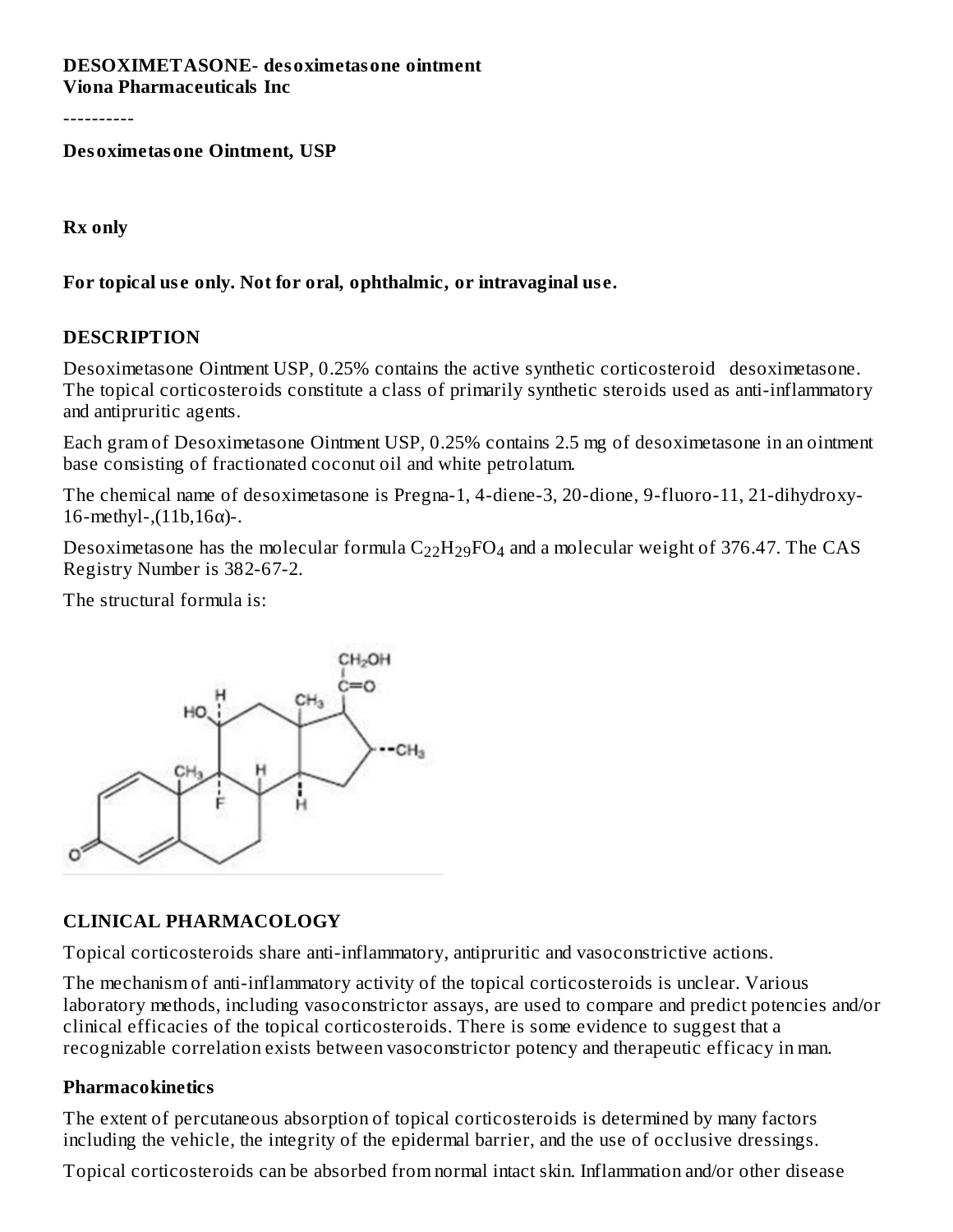processes in the skin increase percutaneous absorption. Occlusive dressings substantially increase the percutaneous absorption of topical corticosteroids. Thus, occlusive dressings may be a valuable therapeutic adjunct for treatment of resistant dermatoses.

Once absorbed through the skin, topical corticosteroids are handled through pharmacokinetic pathways similar to systemically administered corticosteroids. Corticosteroids are bound to plasma proteins in varying degrees. Corticosteroids are metabolized primarily in the liver and are then excreted by the kidneys. Some of the topical corticosteroids and their metabolites are also excreted into the bile.

Pharmacokinetic studies in men with Desoximetasone Ointment USP, 0.25% with tagged

desoximetasone showed no detectable level (limit of sensitivity: 0.003 •g/mL) in 1 subject and 0.004 and 0.006 •g/mL in the remaining 2 subjects in the blood when it was applied topically on the back followed by occlusion for 24 hours. The extent of absorption for the ointment was 7% based on radioactivity recovered from urine and feces. Seven days after application, no further radioactivity was detected in urine or feces.

Studies with other similarly structured steroids have shown that predominant metabolite reaction occurs through conjugation to form the glucuronide and sulfate ester.

### **INDICATIONS AND USAGE**

Desoximetasone Ointment USP, 0.25% is indicated for the relief of the inflammatory and pruritic manifestations of corticosteroid-responsive dermatoses.

### **CONTRAINDICATIONS**

Desoximetasone ointment, 0.25% is contraindicated in those patients with a history of hypersensitivity to any of the components of the preparation.

### **WARNINGS**

Keep out of reach of children.

### **PRECAUTIONS**

#### **Local Advers e Reactions with Topical Corticosteroids**

Local adverse reactions may be more likely to occur with occlusive use, prolonged use or use of higher potency corticosteroids. Reactions may include atrophy, striae, telangiectasias, burning, itching, irritation, dryness, folliculitis, acneiform eruptions, hypopigmentation, perioral dermatitis, allergic contact dermatitis, secondary infection, and miliaria. Some local adverse reactions may be irreversible.

### **Allergic Contact Dermatitis with Topical Corticosteroids**

Allergic contact dermatitis to any component of topical corticosteroids is usually diagnosed by a failure to heal rather than a clinical exacerbation. Clinical diagnosis of allergic contact dermatitis can be confirmed by patch testing.

#### **Concomitant Skin Infections**

Concomitant skin infections should be treated with an appropriate antimicrobial agent. If the infection persists, desoximetasone ointment, 0.25% should be discontinued until the infection has been adequately treated.

### **General**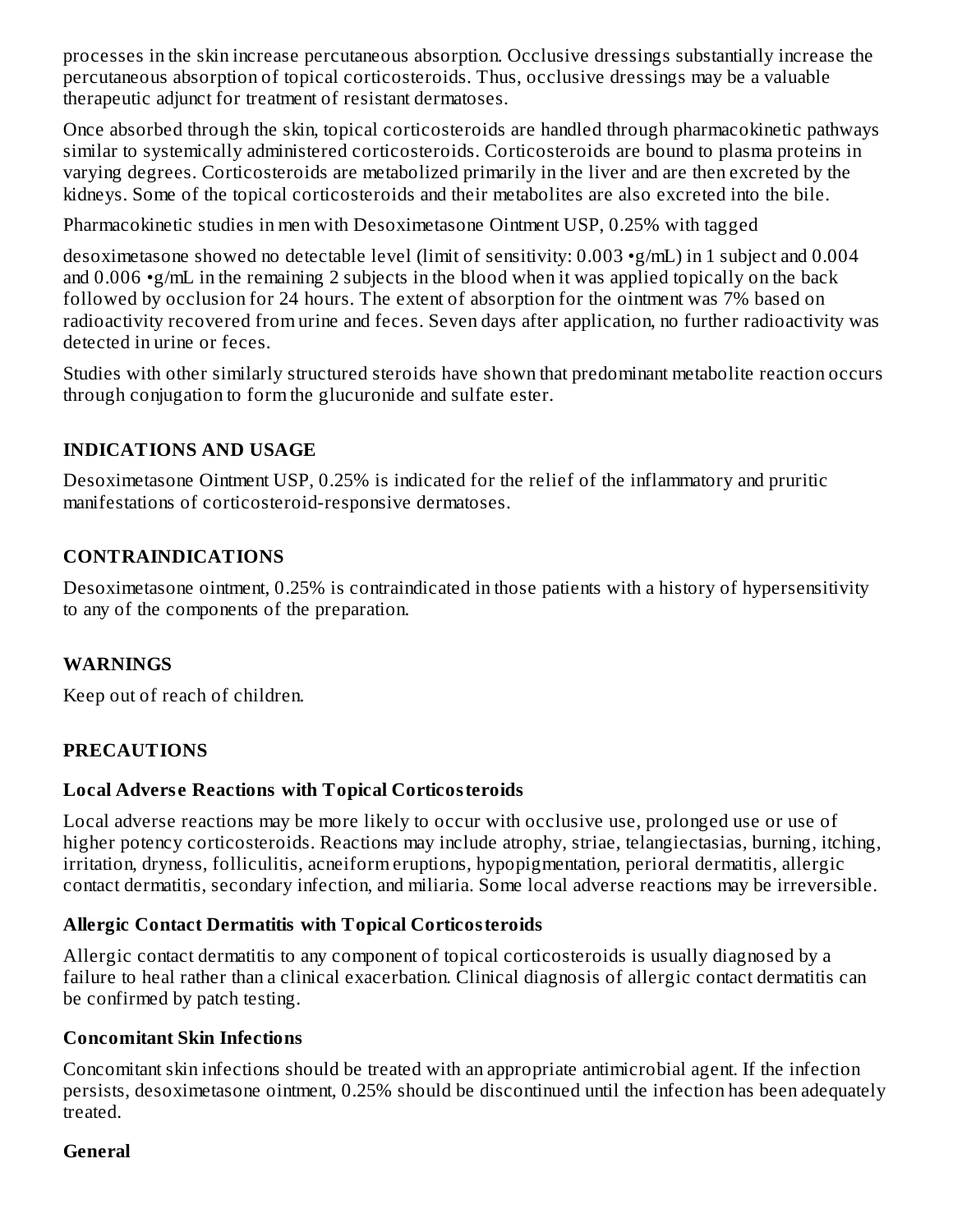Systemic absorption of topical corticosteroids can produce reversible hypothalamicpituitary-adrenal (HPA) axis suppression with the potential for clinical glucocorticosteroid insufficiency. This may occur during treatment or upon withdrawal of the topical corticosteroid.

Because of the potential for systemic absorption, use of topical corticosteroids may require that patients be periodically evaluated for HPA axis suppression. Factors that predispose a patient using a topical corticosteroid to HPA axis suppression include the use of more potent steroids, use over large surface areas, use over prolonged periods, use under occlusion, use on an altered skin barrier, and use in patients with liver failure.

An ACTH stimulation test may be helpful in evaluating patients for HPA axis suppression. If HPA axis suppression is documented, an attempt should be made to gradually withdraw the drug, to reduce the frequency of application, or to substitute a less potent steroid. Manifestations of adrenal insufficiency may require supplemental systemic corticosteroids. Recovery of HPA axis function is generally prompt and complete upon discontinuation of topical corticosteroids.

Cushing's syndrome, hyperglycemia, and unmasking of latent diabetes mellitus can also result from systemic absorption of topical corticosteroids.

Use of more than one corticosteroid-containing product at the same time may increase the total systemic corticosteroid exposure.

Pediatric patients may be more susceptible to systemic toxicity from use of topical corticosteroids.

## **Information for the Patient**

Patients using topical corticosteroids should receive the following information and instructions:

- 1. This medication is to be used as directed by the physician. It is for external use only. Avoid contact with the eyes.
- 2. Patients should be advised not to use this medication for any disorder other than for which it was prescribed.
- 3. The treated skin area should not be bandaged or otherwise covered or wrapped as to be occlusive unless directed by the physician.
- 4. Patients should report any signs of local adverse reactions, especially under occlusive dressings.
- 5. Other corticosteroid-containing products should not be used with desoximetasone ointment USP, 0.25% without first consulting with the physician. As with other corticosteroids, therapy should be discontinued when control is achieved. If no improvement is seen within 4 weeks, contact the physician.

## **Laboratory Tests**

The following tests may be helpful in evaluating the hypothalamic-pituitary-adrenal (HPA) axis suppression:

Urinary free cortisol test

ACTH stimulation test

## **Carcinogenesis, Mutagenesis, and Impairment of Fertility**

Long-term animal studies have not been performed to evaluate the carcinogenic potential or the effect on fertility of topical corticosteroids. Desoximetasone was nonmutagenic in the Ames test.

## **Pregnancy**

Teratogenic Effects

Pregnancy Category C

Corticosteroids have been shown to be teratogenic in laboratory animals when administered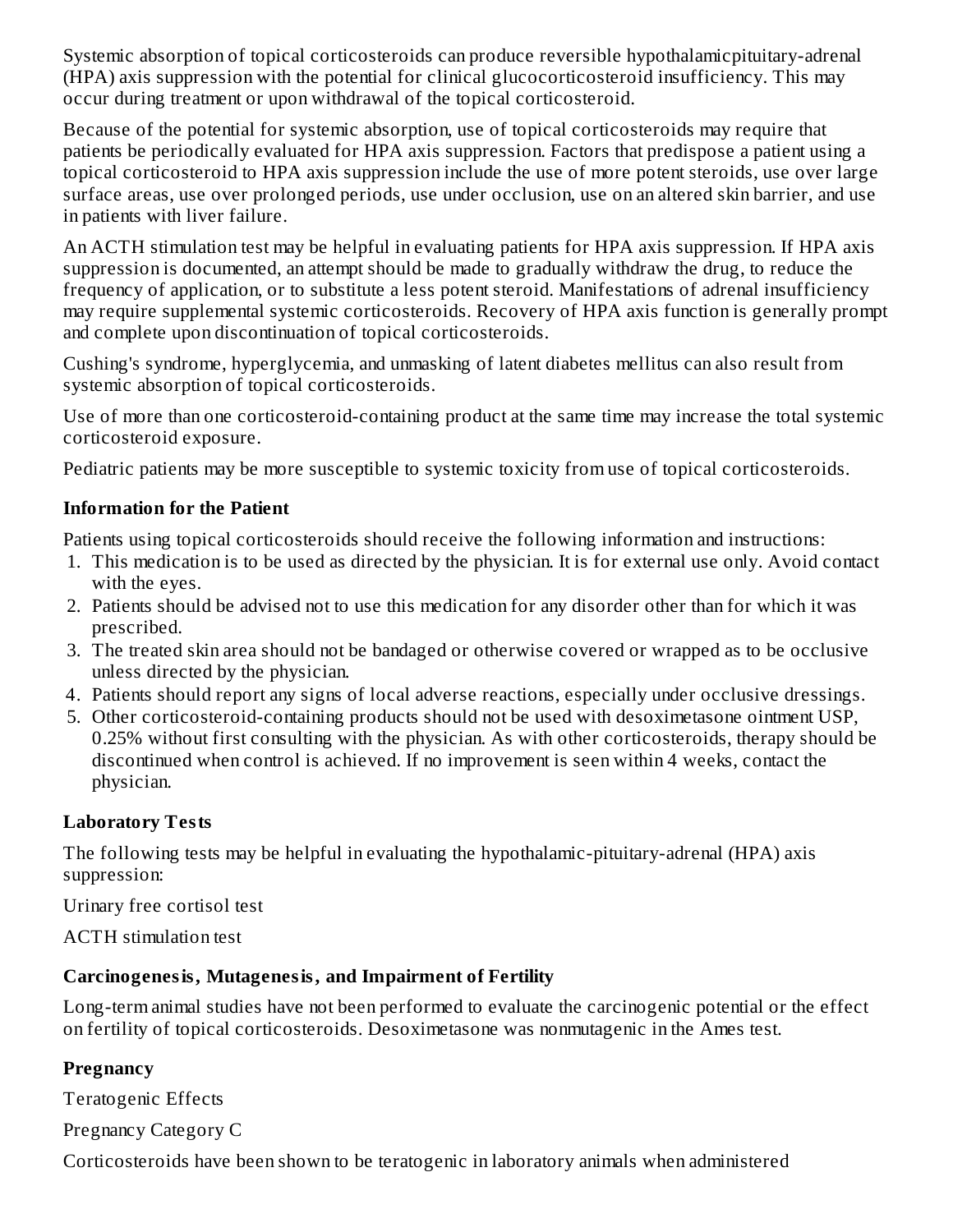systemically at relatively low dosage levels. Some corticosteroids have been shown to be teratogenic after dermal application in laboratory animals.

Desoximetasone has been shown to be teratogenic and embryotoxic in mice, rats, and rabbits when given by subcutaneous or dermal routes of administration in doses 3 to 30 times the human dose of desoximetasone ointment USP, 0.25%.

There are no adequate and well-controlled studies in pregnant women on teratogenic effects from topically applied corticosteroids. Therefore, desoximetasone ointment USP, 0.25% should be used during pregnancy only if the potential benefit justifies the potential risk to the fetus. Drugs of this class should not be used extensively on pregnant patients, in large amounts, or for prolonged periods of time.

## **Nursing Mothers**

It is not known whether topical administration of corticosteroids could result in sufficient systemic absorption to produce detectable quantities in breast milk. Systemically administered corticosteroids are secreted into breast milk in quantities not likely to have a deleterious effect on the infant. Nevertheless, caution should be exercised when topical corticosteroids are administered to a nursing

woman.

## **Pediatric Us e**

### **Pediatric patients may demonstrate greater sus ceptibility to topical corticosteroid-induced HPA axis suppression and Cushing's syndrome than mature patients becaus e of a larger skin surface area to body weight ratio.**

Hypothalamic-pituitary-adrenal (HPA) axis suppression, Cushing's syndrome, and intracranial hypertension have been reported in pediatric patients receiving topical corticosteroids. Manifestations of adrenal suppression in pediatric patients include linear growth retardation, delayed weight gain, low plasma cortisol levels, and absence of response to ACTH stimulation. Manifestations of intracranial hypertension include bulging fontanelles, headaches, and bilateral papilledema. Administration of topical corticosteroids to pediatric patients should be limited to the least amount compatible with an effective therapeutic regimen. Chronic corticosteroid therapy may interfere with the growth and development of pediatric patients. Safety and effectiveness of Desoximetasone Ointment in pediatric patients below the age of 10 have not been established.

## **ADVERSE REACTIONS**

The following local adverse reactions are reported infrequently with topical corticosteroids, but may occur more frequently with the use of occlusive dressings. These reactions are listed in an approximate decreasing order of occurrence: burning, itching, irritation, dryness, folliculitis, hypertrichosis, acneiform eruptions, hypopigmentation, perioral dermatitis, allergic contact dermatitis, maceration of the skin, secondary infection, skin atrophy, striae and miliaria.

In controlled clinical studies the incidence of adverse reactions was low (0.3%) for Desoximetasone Ointment USP, 0.25% and consisted of development of comedones at the site of application.

### **To report side effects call Viona Pharmaceuticals Inc. at 1-888-304-5011 or FDA at 1-800-FDA-1088.**

## **OVERDOSAGE**

Topically applied corticosteroids can be absorbed in sufficient amounts to produce systemic effects (see **PRECAUTIONS**).

## **DOSAGE AND ADMINISTRATION**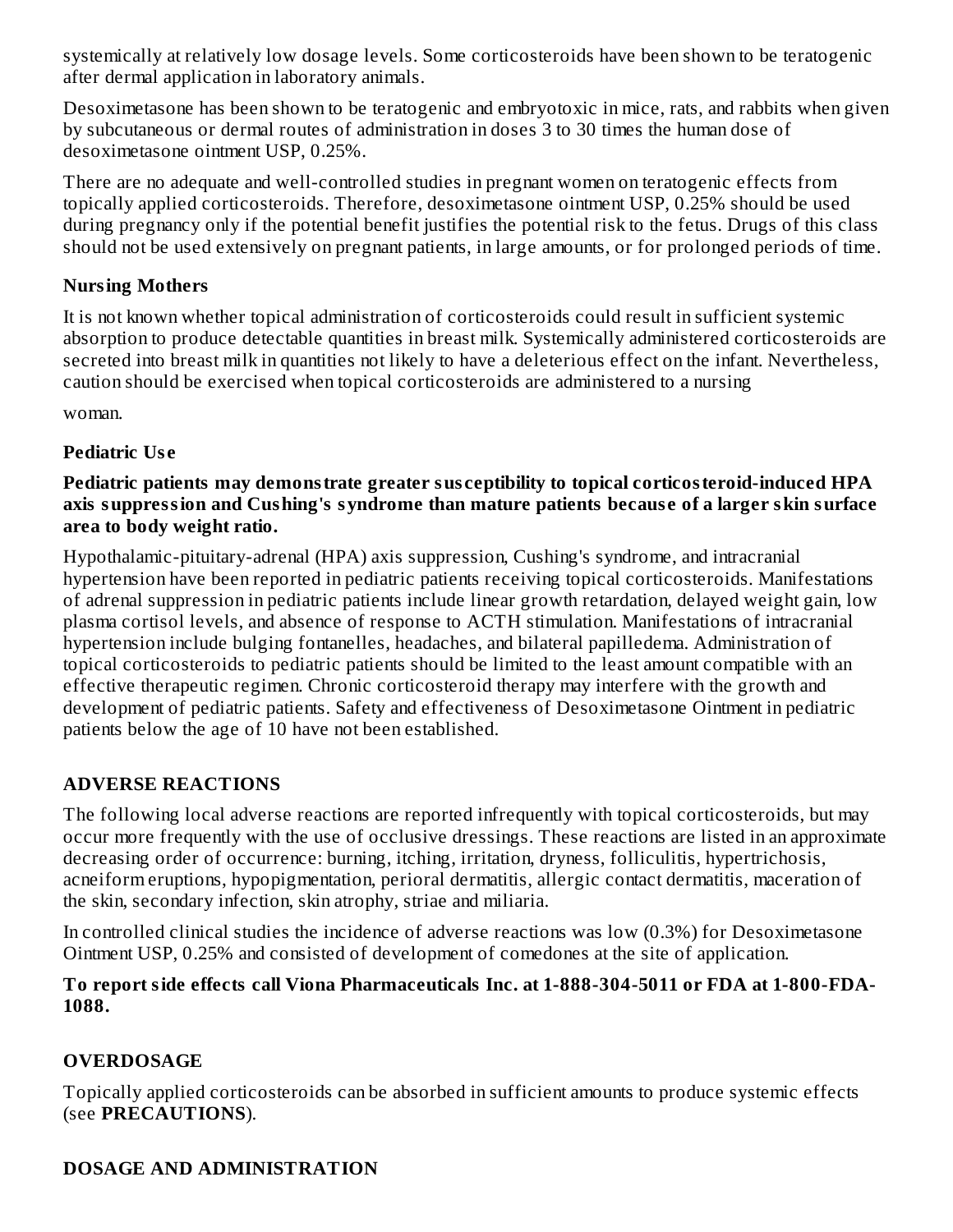Apply a thin film of Desoximetasone Ointment USP, 0.25% to the affected skin areas twice daily. Rub in gently.

### **HOW SUPPLIED**

Desoximetasone Ointment USP, 0.25% is supplied in 15 gram, 60 gram and 100 gram tubes.

NDC 72578-095-01 in tube of 15 gm

NDC 72578-095-02 in tube of 60 gm

NDC 72578-095-03 in tube of 100 gm

### **Storage**

Store at 20°-25°C (68° and 77°F); excursions permitted to 15-30°C (59-86°F) [See USP Controlled Temperature].

## **Manufactured by:**

Cadila Healthcare Ltd.

Changodar, Ahmedabad, India

**Distributed by:**

### **Viona Pharmaceuticals Inc.**

Cranford, NJ 07016

Rev.: 03/20

## **PACKAGE LABEL.PRINCIPAL DISPLAY PANEL**

Desoximetasone Ointment USP, 0.25%

NDC – 72578-095-01

15 gm tube

|                                                                                                                                             |                                                                                                                                               | NDC 72578-095-01                   |  |
|---------------------------------------------------------------------------------------------------------------------------------------------|-----------------------------------------------------------------------------------------------------------------------------------------------|------------------------------------|--|
|                                                                                                                                             | <b>Desoximetasone Ointment, USP</b>                                                                                                           |                                    |  |
| <b>VIONA</b>                                                                                                                                | 0.25%<br>FOR EXTERNAL USE ONLY. NOT FOR ORAL, OPHTHALMIC, OR INTRAVAGINAL USE.<br>Keep this and all medications out of the reach of children. | 15 <sub>g</sub><br>Rx only         |  |
| coconut oil and white petrolatum.                                                                                                           | Each gram contains: 2.5 mg desoximetasone, USP in an ointment base consisting of fractionated                                                 |                                    |  |
| See package insert for full prescribing information.                                                                                        | Usual dosage: Apply a thin film to affected skin area twice daily. Rub in gently.                                                             |                                    |  |
|                                                                                                                                             | Store at 20°C to 25°C (68°F to 77°F); excursions permitted between 15°C to 30°C (59°F to 86°F)                                                | XXXXXXXXX<br>Rev: 03/20<br>0000000 |  |
|                                                                                                                                             |                                                                                                                                               |                                    |  |
| [See USP Controlled Temperature].<br>To open: Use pointed end on cap to puncture seal.<br>For lot number and expiry date see crimp of tube. |                                                                                                                                               |                                    |  |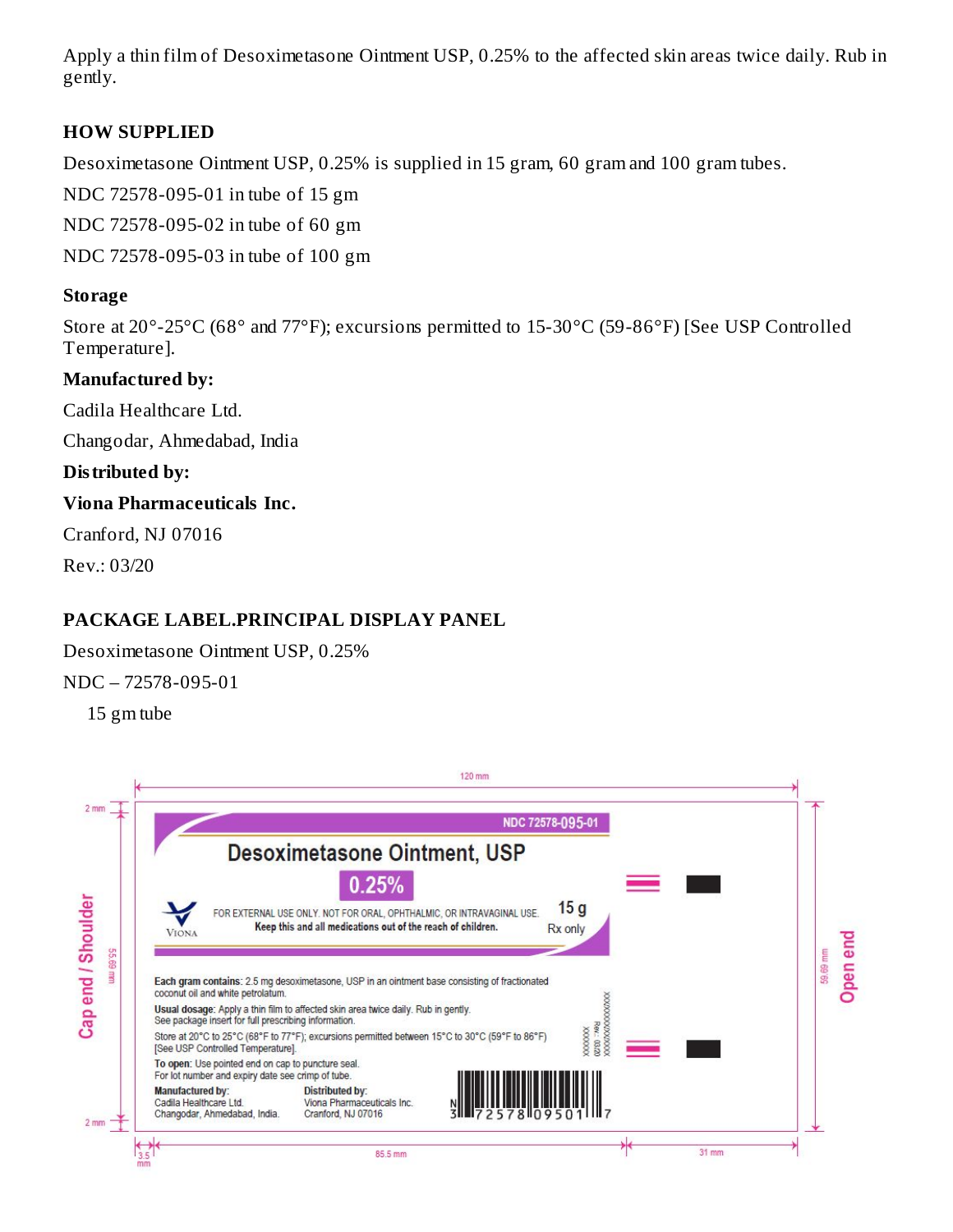

|                                        | <b>DESOXIMETASONE</b>                                                                             |               |                                                                |                             |  |                          |                           |
|----------------------------------------|---------------------------------------------------------------------------------------------------|---------------|----------------------------------------------------------------|-----------------------------|--|--------------------------|---------------------------|
| desoximetasone ointment                |                                                                                                   |               |                                                                |                             |  |                          |                           |
|                                        |                                                                                                   |               |                                                                |                             |  |                          |                           |
| <b>Product Information</b>             |                                                                                                   |               |                                                                |                             |  |                          |                           |
|                                        | Product Type                                                                                      |               | HUMAN PRESCRIPTION DRUG<br>Item Code (Source)<br>NDC:72578-095 |                             |  |                          |                           |
|                                        | <b>Route of Administration</b>                                                                    |               | <b>TOPICAL</b>                                                 |                             |  |                          |                           |
|                                        |                                                                                                   |               |                                                                |                             |  |                          |                           |
|                                        |                                                                                                   |               |                                                                |                             |  |                          |                           |
| <b>Active Ingredient/Active Moiety</b> |                                                                                                   |               |                                                                |                             |  |                          |                           |
|                                        | <b>Ingredient Name</b>                                                                            |               |                                                                |                             |  | <b>Basis of Strength</b> | Strength                  |
|                                        | DESO XIMETASO NE (UNII: 4E07GXB7AU) (DESO XIMETASO NE - UNII:4E07GXB7AU)<br><b>DESOXIMETASONE</b> |               |                                                                |                             |  |                          | $2.5$ mg in 1 g           |
|                                        |                                                                                                   |               |                                                                |                             |  |                          |                           |
|                                        |                                                                                                   |               |                                                                |                             |  |                          |                           |
| <b>Inactive Ingredients</b>            |                                                                                                   |               |                                                                |                             |  |                          |                           |
|                                        | <b>Ingredient Name</b><br>Strength                                                                |               |                                                                |                             |  |                          |                           |
| COCONUT OIL (UNII: Q9L0073W7L)         |                                                                                                   |               |                                                                |                             |  |                          |                           |
|                                        | PETROLATUM (UNII: 4T6H12BN9U)                                                                     |               |                                                                |                             |  |                          |                           |
|                                        |                                                                                                   |               |                                                                |                             |  |                          |                           |
|                                        |                                                                                                   |               |                                                                |                             |  |                          |                           |
| Packaging                              |                                                                                                   |               |                                                                |                             |  |                          |                           |
| #                                      | <b>Item Code</b>                                                                                  |               | <b>Package Description</b>                                     | <b>Marketing Start Date</b> |  |                          | <b>Marketing End Date</b> |
|                                        | 1 NDC:72578-095-01                                                                                | 1 in 1 CARTON |                                                                | 10/23/2020                  |  |                          |                           |
| 1                                      |                                                                                                   |               | 15 g in 1 TUBE; Type 0: Not a Combination Product              |                             |  |                          |                           |
|                                        |                                                                                                   |               |                                                                |                             |  |                          |                           |